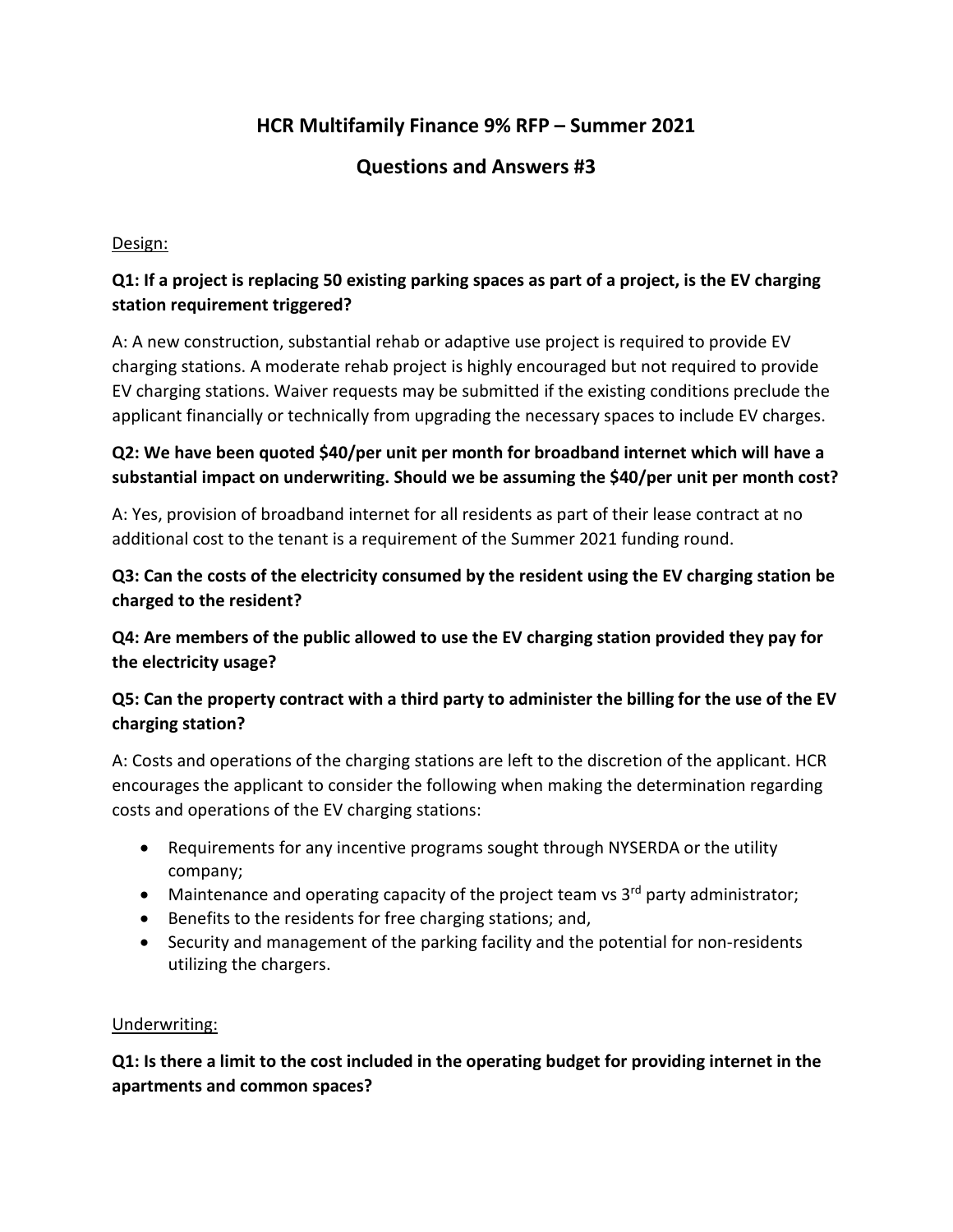A: HCR has not established a maximum cost for broadband services. Applicants are required to submit a quote from a service provider for broadband services per Section 5.07 of the CPM.

## RFP:

**Q1: For sponsors submitting multiple applications requesting both 9% LIHTC and SLIHC, can one check for \$12,000 be submitted along with a memo and a copy of the check noting the check is for 9% LIHTC and SLIHC fees for Application 1 and Application 2? Each application would contain a copy of the check and the memo.** 

A: HCR would require separate checks for different applications.

#### **Q2: What award date should we assume in the application?**

A: HCR anticipates Summer 2021 awards in November/December 2021.

#### Clean Energy Initiative

# **Q1: Is the Technical Assistance Provider selected by HCR and assigned to the development team?**

A: A Technical Assistance provider will be pre-selected by NYSERDA and HCR and assigned to the project team upon award to help support the project team in reaching the all-electric high performance (carbon neutral) requirement. This Technical Assistance Provider will be an additional resource to the energy and/or green building consultant selected and identified in Attachment D-6 of the 9% RFP application.

## **Q2: If selected by the development team, will HCR provide a list of certified Technical Assistance Providers, or can we use NYSERDA's Primary Energy Consultant list?**

A: The Technical Assistance Provider will not be selected by the development team.

# **Q3: The \$2,500 per unit to fund integrated design – is this intended to fund the cost of the Technical Assistance Provider only? Or can this cover design costs of the development team that are incurred as a result of the Clean Energy Initiative?**

A: \$2,500/unit of the full \$12,500/unit award in the Clean Energy Incentives funding is meant to supplement the design team's costs to ensure integrative design practices are utilized. This includes potential additional costs related to the increased scope of work for the project's green/energy efficiency consultant identified in Attachment D-6 of the application. The \$2,500/unit is not meant to cover the cost of the HCR/NYSERDA provided Technical Assistance Provider. This Technical Assistance Provider will be available at no cost to the development team if awarded Clean Energy Incentives.